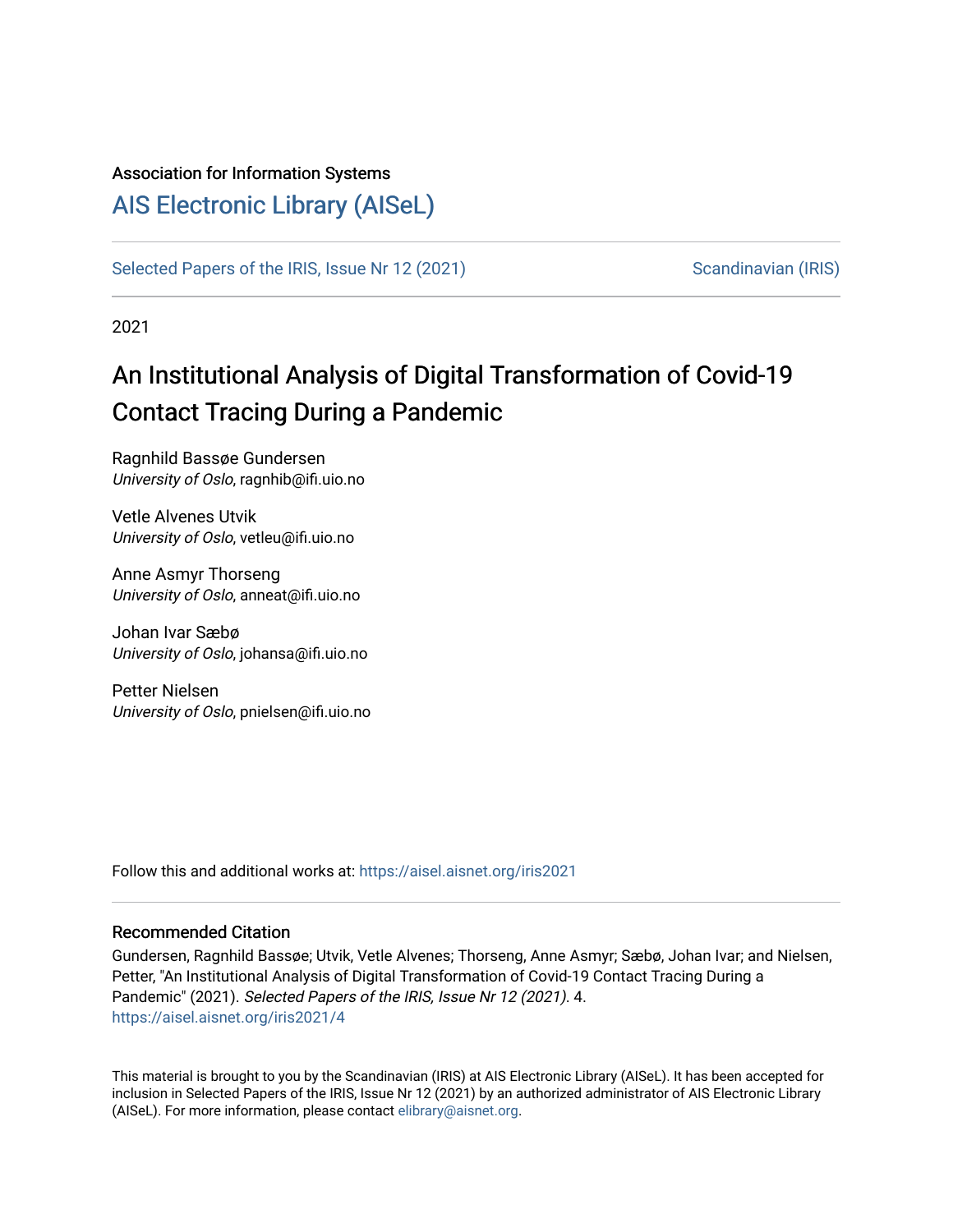# **AN INSTITUTIONAL ANALYSIS OF DIGITAL TRANSFORMATION OF COVID-19 CONTACT TRACING DURING A PANDEMIC**

*Research paper*

Gundersen, Ragnhild Bassøe, University of Oslo, Oslo, Norway, ragnhib@ifi.uio.no Utvik, Vetle Alvenes, University of Oslo, Oslo, Norway, vetleu@ifi.uio.no Thorseng, Anne Asmyr, University of Oslo, Oslo, Norway, anneat@ifi.uio.no Sæbø, Johan Ivar, University of Oslo, Oslo, Norway, johansa@ifi.uio.no Nielsen, Petter, University of Oslo, Oslo, Norway, pnielsen@ifi.uio.no

## **Abstract**

*With rising numbers of COVID-19 positive patients in March 2020, Norwegian municipalities, who are responsible for contact tracing, struggled to register all the infected and their close contacts. This was partly due to the scale of the pandemic and partly because the only tools they had were pen and paper and in some cases spreadsheets. To address this situation, some municipalities started exploring how digital health information systems could support them in handling the rapidly changing and unforeseen complexity of the COVID-19 contact tracing work. Drawing on an ongoing case study of disease surveillance in Norway, we first explain how contact-tracing work has undergone a rapid digital transformation. Then we offer an institutional analysis by using a perspective of institutional*  work forms to illuminate how the digital transformation has brought about long term institutional *changes. We then argue that we have seen an institutionalization of digital contact tracing while manual contact tracing is still ongoing. Thus, both the new and the old institution stay alive and are central for different purposes. With this paper, we are contributing to research on digital transformation by theorizing how technology and more particularly digital transformations are intertwined with institutional change. We further contribute to research on institutional work by illustrating how this is a relevant lens to understand digital transformations.*

*Keywords: Digital transformation, Institutional work, Digital contact tracing, COVID-19.*

## **1 Introduction**

The COVID-19 pandemic has had shock-like effects in Norway as well as in the rest of the world. On 12th of March 2020 the Norwegian prime minister announced that "*Today, the government comes up with the strongest and most intrusive measures we have had in Norway in peacetime.*" (Røed-Johansen and Torgersen, 2020, p.). Reducing people's movement slowed down the spread of the virus but one of the most important tools health authorities use to control a fast spreading virus is contact tracing (FHI, 2021).

According to the Norwegian Institute of Public Health (NIPH), COVID-19 contact tracing consists of two main tasks (NDH, 2021). First, a contact tracer interviews the infected (hereafter the index) and identifies the index' close contacts. Second, close contacts are informed and followed up by a contact tracer. In addition, the index is placed in isolation and close contacts are quarantined.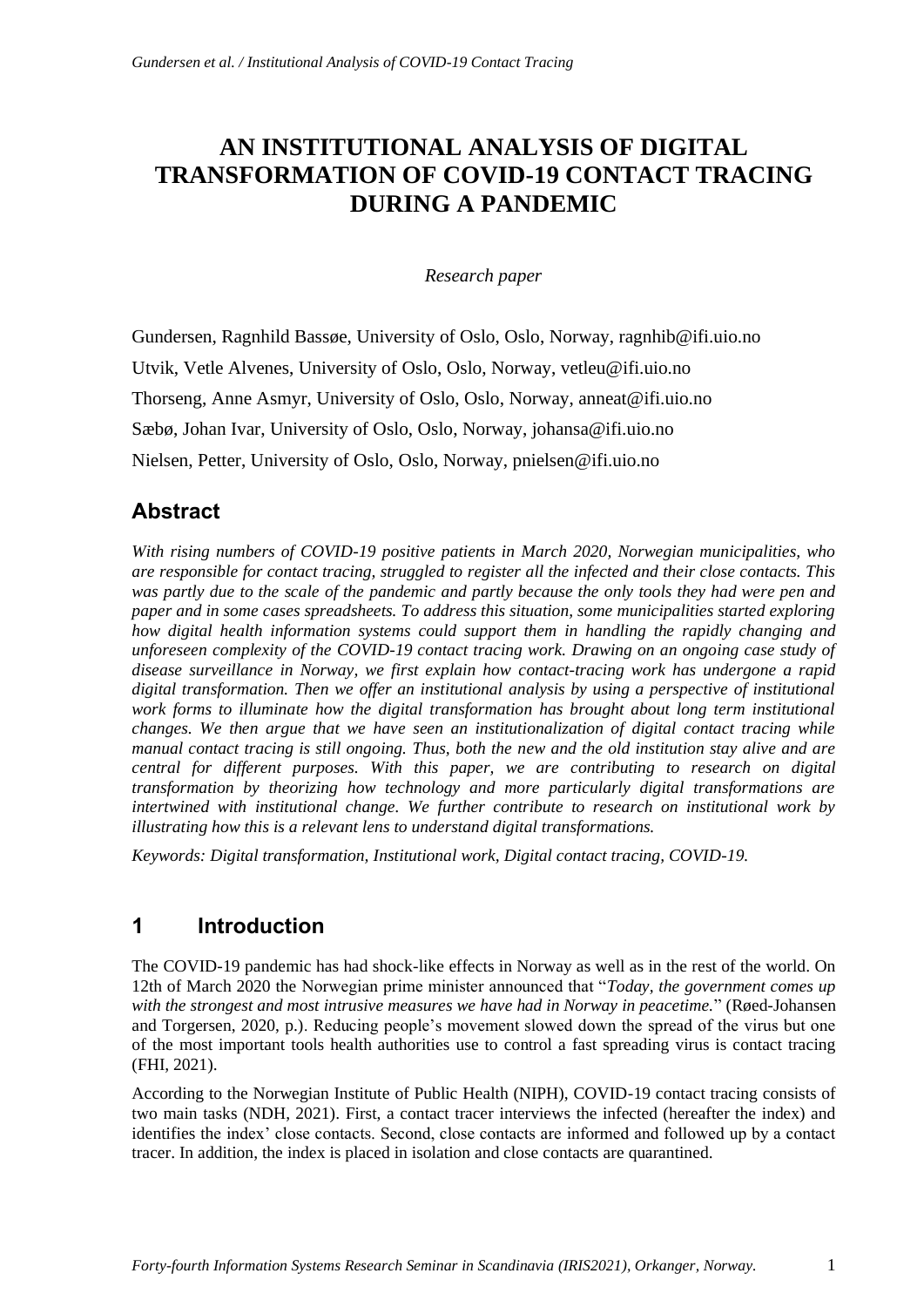The first law regulating manual contact tracing in Norway was implemented in 1860 and the infection control act (ICA) that regulates today's contact tracing was implemented in 1995. The rules and norms regulating manual contact tracing are thus well established, having been institutionalized over a period of almost 200 years (Aavitsland, 2020).

Before the COVID-19 outbreak, many municipalities conducted contact tracing with pen and paperor spreadsheet systems. For many diseases, such as tuberculosis, this is an adequate form of contact tracing because of the relatively slow transmission rate. Unlike tuberculosis, COVID-19 transmits easily and fast, and many develop symptoms within a few days. When Norway closed down in March the number of infected was already fast rising and it became clear that the existing contact tracing systems did not suffice.

Our empirical case is and ongoing case study of the digital transformation of contact tracing work in Norway, where the authors have analysed and interpreted the data in plenum during regularly meetings once a week. We study the process of how contact tracing changed from being based on penand-paper-/spreadsheet systems to becoming centred on the use of a digital health information system (HIS). More specifically, we investigate the development, deployment and the use of the health management information system District Health Information Software 2 (DHIS2) for digital contact tracing of COVID-19 in the Norwegian health care sector (DHIS2, 2021).

DHIS2 is an open source platform that is primarily used in developing countries to collect and analyse routine health data. The platform is developed by the Health Information Systems Programme (HISP) at the University of Oslo based on World Health Organization (WHO) recommendations. In Norway there are currently two providers of contact tracing software systems based on DHIS2, namely "Fiks contact tracing" and "ReMin". 307 Norwegian municipalities, out of 356, currently use a DHIS2 based contact tracing software solution.

In this paper, we argue that we have seen an institutionalization of digital contact tracing while manual contact tracing is still ongoing. The new and the old institution stay alive and are central for different purposes. Hence, we use institutional theory when discussing the digital transformation of contact tracing. Institutional theory has useful tools to describe how technology and society interact and influence each other (Lawrence et al., 2009). There is also an increasing body of literature of how technology change drives change in institutions (Gawer and Phillips, 2013; Sahay et al., 2019). We use the institutional work forms *mimicry*, *educating* and *theorizing* presented in Lawrence and Suddaby (2006) as a theoretical frame when we discuss how digital transformation of contact tracing has affected the contact tracing institution in the Norwegian health care sector. We use these institutional work forms to illuminate and argue whether or not institutions have been changed or been influenced by the transformation. Our research question is thus: *how have institutions and new technologies interacted in the Norwegian health care sector, in relation to COVID-19 contact tracing?*

### **2 Related research on digital transformation and institutional work**

In this chapter, we first look at various types of technological change, namely digitizing, digitalization, and digital transformation. We exemplify briefly each concept as they relate to infectious disease contact tracing. The qualitative differences between them point to a strong relation to institutions, which we explore by presenting relevant perspectives from institutional theory. Lastly, we look at digital transformation as institutional change.

### **2.1 Digitizing, digitalization, digital transformation**

Introduction of information technology in work practices has been of interest among information systems (IS) researchers for decades. The information system (IS) research field contains much research related to the introduction of information technology in work practices (Sandahl, 1999). A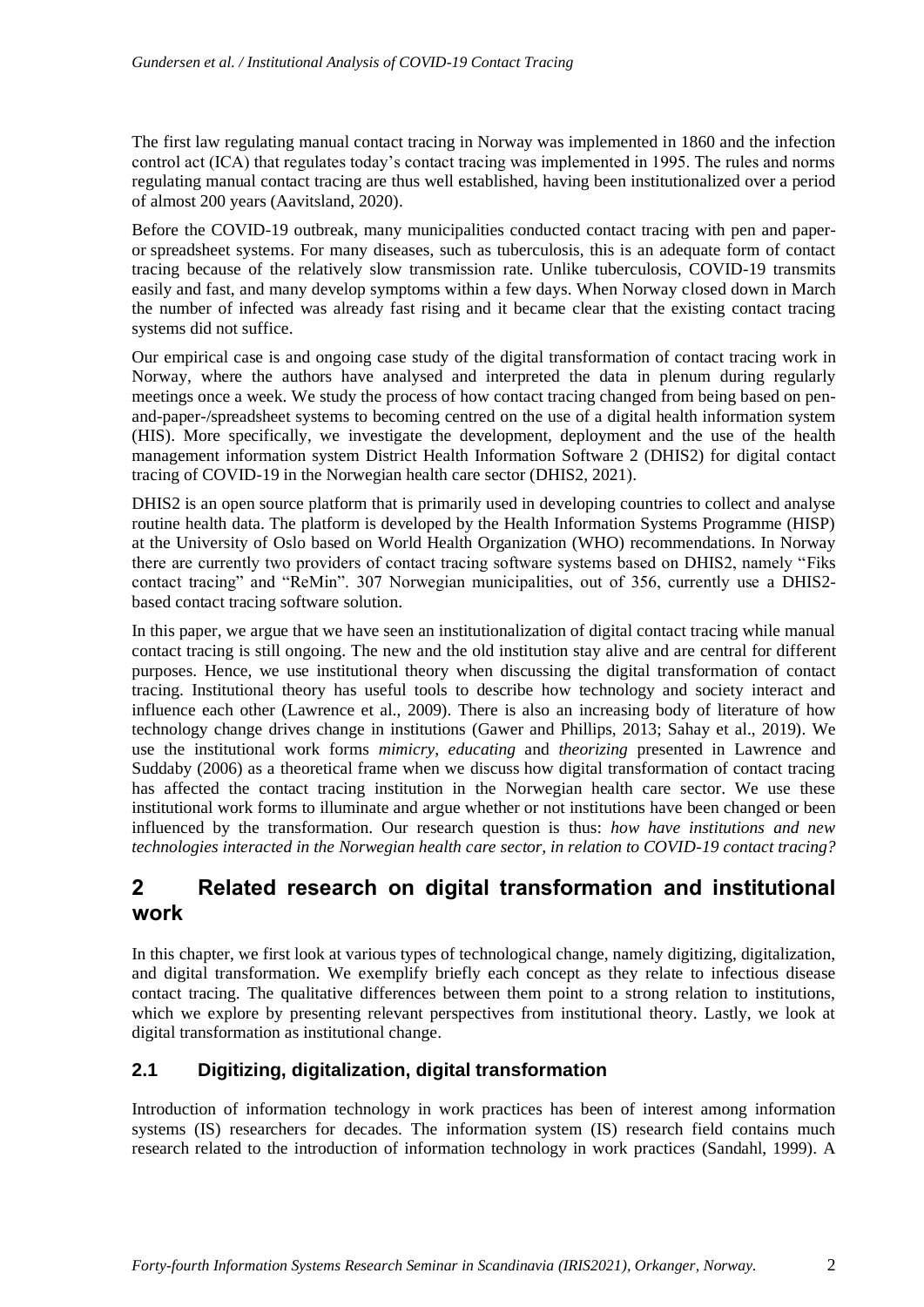useful distinction when looking at how digital technologies are used in organizations and fields is that of digitizing, digitalization and digital transformation (Osmundsen et al., 2018) (table 1). The terms have primarily been used when discussing changes in specific markets but are useful terms also for the case of digitalization in organizations and for the healthcare sector more generally.

Digitizing is the process of converting documents and their data of an analogue format to a digital format, enabling documents to be programmable, addressable and communicable (Osmundsen et al., 2018). For example, the scanning of documents and thus converting them into a digital format improves the data accessibility. The intention of digitizing is to change the format of the data and documents, but not to change or improve the work processes. In the municipalities' contact tracing teams, digitizing to address the COVID-19 pandemic entailed moving the contact tracing work from a pen and paper process to register and follow up indexes and their close contacts with the help of spreadsheets.

Digitalization entails a qualitative difference compared to digitization. Digitalization is more than just transforming something physical into something digital, it involves the process of changing work practices and workflows. It involves both technical and social aspects (Dynestøl et al., 2020). Digitalization denotes a change in socio-technical structures, where the social elements include people and their interrelations, rules and norms. The technical elements are routines and work related to the technology as well as the technology itself (Osmundsen et al., 2018). Digitalization of contact tracing has facilitated collaboration between contact tracers as well as between municipalities that use the same contact tracing solutions. For example, compared to paper based systems Fiks contact tracing makes it easier to get an overview of indexes and their close contacts, which makes the contact tracing work more efficient and in particular, when the caseload is high. For municipalities that use the same contact tracing system transfer is enabled of data of indexes or close contacts is done digitally between them.

While digitalization includes both technical and social elements, digital transformation is in the literature often explained as how digital technologies are used to enable significant improvements within a business. Thus significant changes in work routines and value creation (Osmundsen et al., 2018). Mergel et al. (2019, p 12) states that "…digital transformation within the public sector … [also] implies that citizens have a more active part." Citizens are therefore seen as "…actively participating in public service delivery enabled by new technologies''. What this means is that digital transformation entails involved stakeholders engaged in changing or developing new practices and processes due to the introduction of new technologies. The introduction of new technologies hence creates new practices that may or may not generate positive effects within the organization. However, for it to be a digital transformation the new practices must also affect society at large. For example, digital contact tracing has impacted contact tracers' work practices and processes, the speed of registering infected, the speed of reporting to health authorities as well as the speed of developing new measures and restrictions to keep the infection rate down. Additionally, involving citizens in the use of the new technology gives them an active role in contact tracing.

| <b>Processes</b>       | <b>Definition</b>                                                |  |
|------------------------|------------------------------------------------------------------|--|
| Digitization           | Conversion of data and documents into a digital form             |  |
| Digitalization         | Changing work practices and workflows based on IT                |  |
| Digital transformation | Significant changes in work processes in and among organizations |  |

*Table 1. Definition of digitization, digitalization and digital transformation*

#### **2.2 Institutional theory, institutional work**

Ocasio and Gai (2020) argue that institutions are everywhere but they are not everything. Institutions are "… humanly devised constraints that structure political, economic and social interaction." (North, 1991, p 97). Like North, Sautet (2005) states that institutions contain both informal norms and formal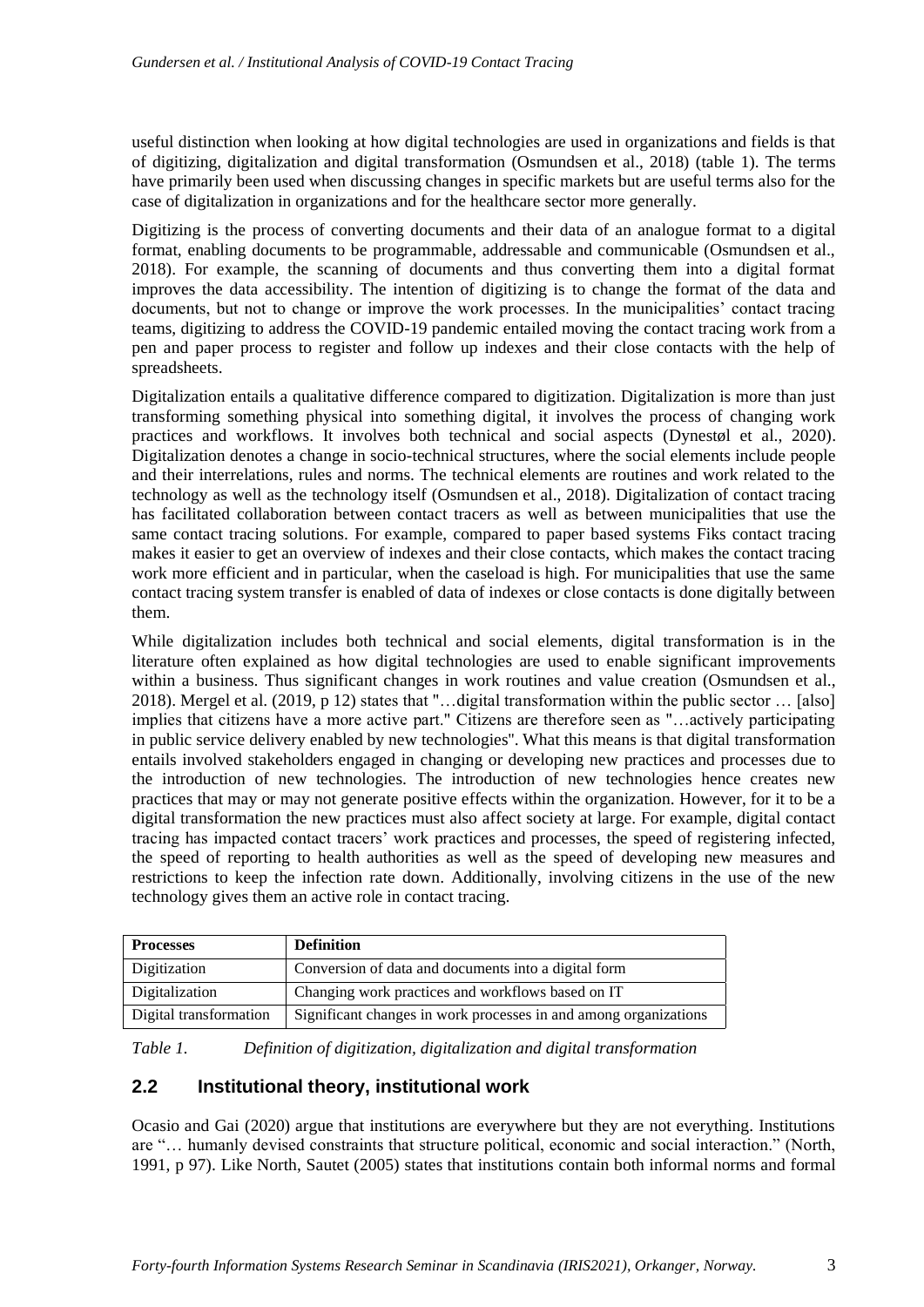rules. Informal norms can be such as the norm of sanitizing hands before entering a store. Formal rules are laws and constitutions, like the Norwegian infectious control act (ICA). According to Scott (2013, p 56) institutions "…comprise regulative, normative, and cultural-cognitive elements that, together with associated activities and resources, provide stability and meaning to social life."

Institutional theory is concerned with stability and change both on an organizational and an individual level (Hinings et al., 2018). It also emphasizes the influence of institutions on organizations and individuals' behavior, and the adoption and use of technology. We can view digital transformation as constituting changes at the institutional level. According to Hinings et al., (2018, p 53) institutional theory has concepts that are highly relevant to the study of digitalization and especially when the digitalization "… leads to digital transformation".

In digital transformation, technological change is seen as a main driver for institutional change. However, individual and organizational efforts are also relevant. *Institutional work* describes how such actors may enable creation, maintenance and/or disruption of institutions (Lawrence et al., 2009), (Scott, 2013). Work is defined in (OED, 2021) as "...activity involving physical or mental effort and undertaken in order to achieve a result". Thus, work is closely related to effort. There are several kinds of effort associated with institutional work. Effort can be considered a dimension of institutional work and used to understand the motivations and conditions behind the institutional work, as well as the strategies and the work's effects (Lawrence et al., 2009).

A central part of Lawrence et al. (2009)'s definition of institutional work is about the direction between agency and institutions. Most institutional research on organizations highlights how institutions influence actions and actors. Institutional work, on the other hand, is used as a theoretical lens to understand how actors and actions influence institutions, which is our approach.

We find the three institutional work forms *mimicry*, *educating*, and *theorizing* helpful in illuminating the influence of actors' practices on institutions. Mimicry is defined as drawing on "… existing patterns of action in order to articulate and legitimate new practices and structures" (Lawrence et al., 2009, p 228). Educating "provides actors with the knowledge necessary to engage in new practices or interact with new structures" (Lawrence et al., 2009, p 228). Theorizing is the development of "...concepts and beliefs that can support new institutions" (Lawrence et al., 2009, p 228).

The three institutional work forms can be used as a lens to show how active actors use their knowledge and experience to guide and teach others and thus convincingly argue for one institutional practice over another. By inspiring and convincing others to use the new practices, it is possible to create enthusiasm for the new work practices. By spreading the enthusiasm, the goal that new practices become the prevailing ones may be achieved.

#### **2.3 An institutional perspective on digital transformation**

The literature describes digital technologies as disruptive (Vial, 2019). Use of digital technologies can cause disruptions that trigger strategic responses. Strategic responses may be changes in the digital business strategy that creates new or different uses of digital technologies. Adoption of new technology or the use of technology in a different way may have an effect on the actors involved, as new automation processes push forward the need to develop new skills. Digital transformation may thus also affect the organization as a whole (Vial, 2019).

New work- and social practices due to new technology as well as new rules and regulations can therefore impose a change in or break the existing institution and impose the creation of a new institution. These processes are called deinstitutionalization and re-institutionalization (Oliver, 1992). Contrastingly, new technology may have a reinforcing effect on practices, rules and norms, and thus help uphold the institution.

Additionally we have the process of institutionalization, where a new institution is developed and further reinforced due to positive feedback (Scott, 2013). For example, when implementation of new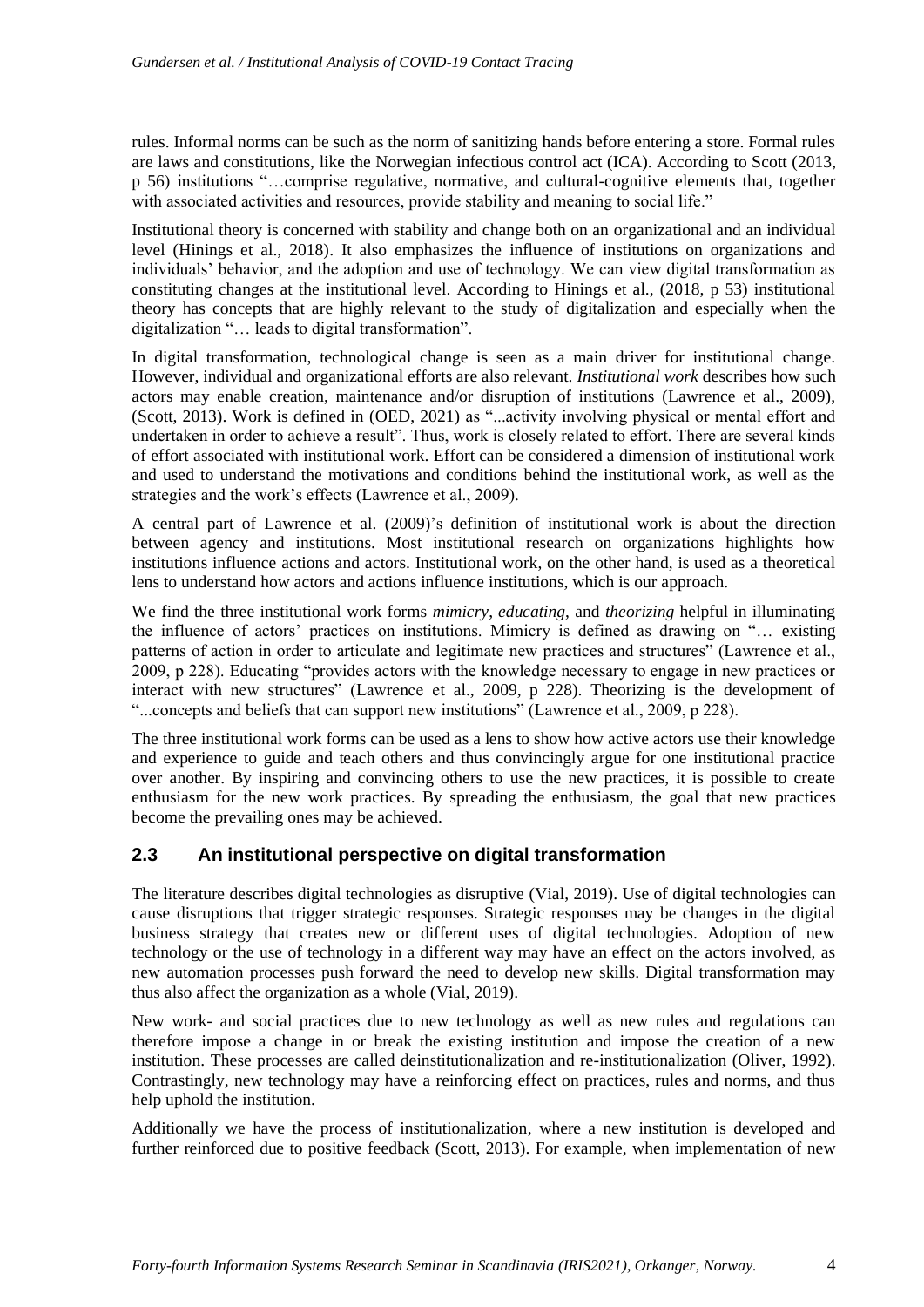technologies makes it difficult or sometimes even impossible to change path, because an alternative path will be costly and the feedbacks from the implemented technologies are largely positive. "The learning and coordination effects, coupled with the associated growth of formal and informal rules, all reinforce the buy-in of multiple players." (Scott, 2013; North, 1991).

In the next chapter we present our methodology, how we collected our data as well as how the authors have worked together to analyse the data.

### **3 Methods**

This paper is a result of an on-going interpretive case study (Walsham, 2006) that started in May 2020. Some of the authors have had active roles in the development of the system in question, thus this research also has elements of a participative case study (Baskerville, 1997).

#### **3.1 Data collection**

The data collection can be divided into three phases. During the first phase, three bachelor students (one who is co-authoring this paper) conducted ten interviews with participants from different Norwegian municipalities, the DHIS2 community, and WHO. These interviews were carried out as part of a bachelor research programme, see table 2.

| <b>Phase</b> | Role                         | Number of<br>interviews | <b>Interviewees</b> |
|--------------|------------------------------|-------------------------|---------------------|
|              | DHIS2 manager                | 2                       | $\mathcal{D}$       |
|              | DHIS2 implementer            | 2                       | $\overline{2}$      |
|              | DHIS2 developer              |                         |                     |
|              | Municipality contact tracer  |                         |                     |
|              | Municipality chief physician | $\overline{2}$          | $\overline{2}$      |
|              | Municipality manager         |                         |                     |
|              | WHO manager                  |                         |                     |
|              | KS enterprise architect      | 2                       | $\overline{2}$      |
|              | NIPH senior advisor          | 4                       | 3                   |
|              | Municipality contact tracer  | 4                       | 3                   |
|              | Municipality physician       |                         | 1                   |
| 3            | Municipality physician       | 3                       | 4                   |
|              | Municipality contact tracer  |                         |                     |
|              | KS e-health                  |                         | 2                   |

*Table 2. Number of interviews, intervieweer, their respective roles and coded identities.*

In the second phase, two of the authors and a DHIS2 implementer conducted field trips to two municipalities where they did group interviews. Three interviews with stakeholders from The Norwegian Association of Local and Regional Authorities (KS) and the Norwegian Institute of Public Health (NIPH) were also carried out.

The third phase was an interview study organized by an international research project hosted by the Department of Informatics at the University of Oslo. During this phase, the authors (sometimes jointly, sometimes separately) conducted four interviews with general practitioners and contact tracers from different municipalities. During all three phases, the authors observed and engaged in user forum meetings and development meetings related to Fiks, collected notes and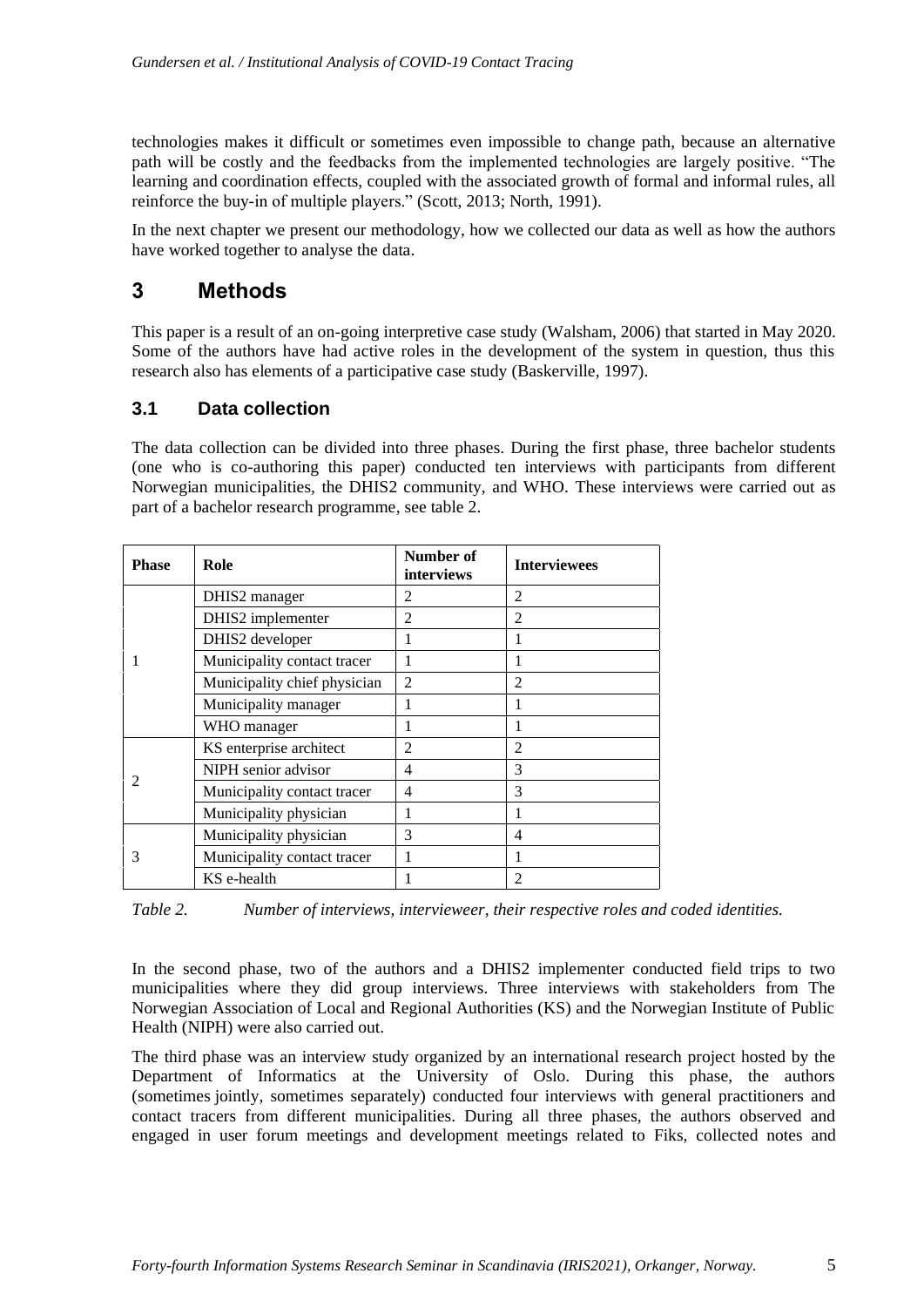published news articles - all of which played a role for understanding and interpreting the context of contact tracing work and impacts of the contact tracing system.

Some of the authors were involved in interviews without any direct involvement with the development project and field, while two of the authors have had active roles in the project. The fact that authors with different levels of involvement in the project have worked together have some advantages. Authors with a relatively neutral role, i.e. outside observers (Walsham, 2002), have asked critical questions about situations they have not been part of. Situations that authors with active involvement in the project, i.e. involved researchers (Walsham, 2002), may have been blind to. While an involved researcher may experience guarded answers from interviewees, the interviewees may give more frank answers to an outside observer, as they may not perceive the outside observer as one having a personal stake in the project (Walsham, 2002). Lastly, the involved researcher has an inside view of the project that an outside observer lacks.

The authors have been involved at various times with the case, approaching it from different angles and looking at different themes. While the University of Oslo and the DHIS2-team currently have a contractual agreement for supporting the configuring and continuous management of Fiks contact tracing, two of the authors were engaged in the project prior to this formalization in May 2020, e.g. with risk and vulnerability analysis of DHIS2 and helping the first interested municipalities to test the system. One of the authors has later worked daily with the design and implementation of the system since early May 2020. She has among other tasks, contributed to prioritization of functionality, gathered requirements, conducted functional design work and advised KS on architectural decisions. Through this engagement, the team has worked closely with several municipalities as well as relevant national stakeholders such as the NIPH and the KS.

Six municipalities have been interviewed online. With the interviewees' informed consent, interviews have been digitally recorded (only sound recording, not video). In two municipalities we did contextual inquiry and interviewed contact tracers. Interviews have lasted for one hour. Several user forum meetings have been observed where multiple municipalities have been present and discussed requirements for the new system. Our data material is based on notes and transcriptions from interviews, notes from meetings, emails, chat channels, development discussions, and risk analysis exercises as part of the design process. Text and pictures from a series of published news articles in Norwegian media have also been important data for triangulation purposes and interpretation of the context.

The triangulation of data, methods and investigators provide substantial internal validity for our case study, and a good basis for analysis. Since the data for this paper was collected at different times by different people and in different formats, it became important to share and align the facts, understandings and interpretations. During the work of this article, the authors regularly met once a week, sometimes more often, to analyse and interpret the data in plenum. Some of the meetings have been conducted in person. However, when Oslo closed down in November all meetings had to be moved online.

#### **3.2 Data analysis**

The data was analysed pragmatically and iteratively by all authors throughout the making of this article. Weekly meetings were held to share thoughts, ideas and patterns from the data. From the initial meetings, we found that the actions of the involved actors have had an invaluable impact on the digital transformation of contact tracing. Their involvement in creating new work routines- and processes, teaching newcomers, testing and improving Fiks contact tracing was interesting to explore further by using institutional theory. Thus, it was natural to use institutional work forms as a lens when describing and explaining the digital transformation of contact tracing.

The theme of institutions, institutional work forms and institutional change became the basis of future discussions of the data. During our analyses, we found that *mimicry*, *theorizing*, and *educating* were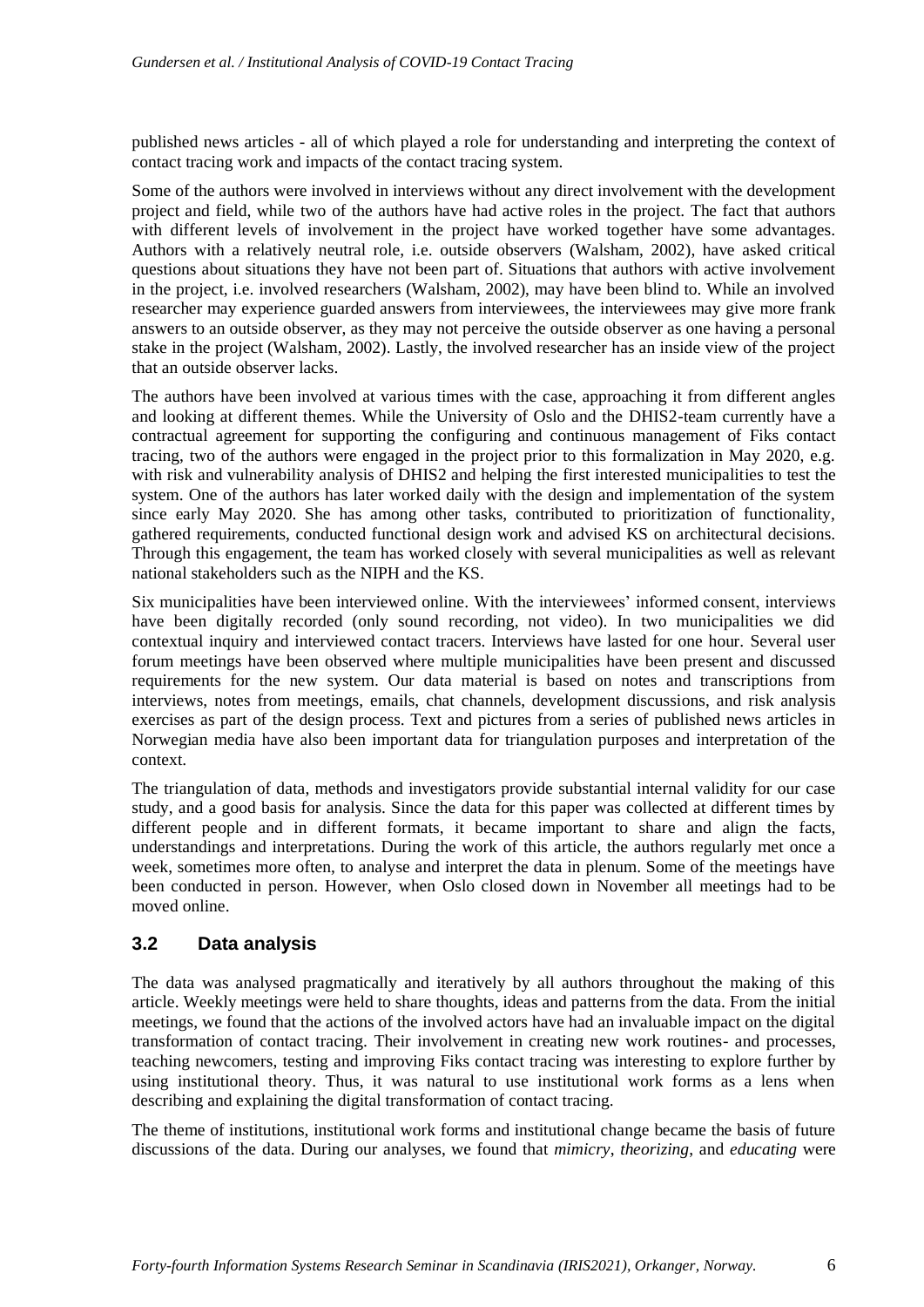both useful and powerful in describing how contact tracing has been affected by new technologies. This form of analysis was meaningful because all authors had collected and focused on different data, which enabled rich discussions. At a later stage in the research process, we will consider analysis such as coding and thematic analysis.

A retrospective approach can be challenging as data has been collected at different times with varied compositions of members of our research group with at times somewhat different themes in mind. Our experience is, however, that this has made our data collection richer and broader, which was important for this paper.

### **4 Findings**

During the 20th century, Norway has not experienced communicable diseases with anything near the characteristics of COVID-19. Up until the COVID-19 pandemic, Norwegian municipalities used manual systems for contact tracing, usually involving pen-and-paper- or spreadsheet. When it comes to digitalization, even if the Norwegian health care sector is well developed, it is said to lag behind other sectors by at least 15 years. As a representative from a contact tracing team in a municipality said, "*There is something about the fact that things are cumbersome with ICT in the Norwegian health care sector*" (CT2). When a sked if the COVID-19 digitalization process had been more efficient than usual digitalization within the health care sector, a digital strategist in a municipality pointed answered that, "*It is challenging when the ones with prioritization authority are situated on a different government level than the ones with the responsibility for implementing the system. What makes it even more complicated is that the user group and the ones financially responsible for the system is situated on a third government level*" (IT1).

A number of different actors are involved in contact tracing of COVID-19, both humans and technologies. We have study the work of actors from the municipalities with their district medical officers, municipal chief physicians, contact-tracing teams and other health personnel, NIPH as well as actors representing the contact tracing software systems providers. In addition to digital contact tracing systems other information systems have also been subject to change as part of the digital transformation. NIPH's *MSIS laboratory database* (MSIS labDB) (MSIS, 2020) for emergency preparedness work was deployed in May 2020. Integrations between NIPH and laboratories reporting positive cases of notifiable diseases (now also including all test results from COVID-19) increased from 75% to close to 100%. A digitalization of "*Clinician report*", which facilitates reporting of infectious diseases with in-depth and supplementary epidemiological information for each individual case, was deployed in May 2020 (Klinikermelding, 2020). In April 2020, "*The disease pulse for the municipal health service*" was implemented (Sykdomspulsen, 2020).

#### **4.1 Contact tracing in Norway**

The first positive case of COVID-19 in Norway was detected on February 26 2020. A standard procedure for contact tracing was initiated, and a contact tracing team was established to handle and control the suspected and confirmed cases of COVID-19. There were not yet any national guidelines regarding digital contact tracing systems. Municipalities worked through March with a paper or spreadsheet based system, but as the virus quickly spread and the number of infected increased, this approach did not scale.

At the onset of the pandemic, laboratories notified municipalities of positive COVID-19 results via phone. Contact tracers then registered information about each index including close contacts by pen and paper and/or spreadsheets. This information was then used to contact the index, inform about isolation and additionally notify close contacts about quarantining. These work processes posed some challenges, which made collaborative work more difficult: the inability to upload data in real time, duplicates of data, coordination of work between the contact tracers, reporting of data to NIPH, data analyses, and privacy and encryption.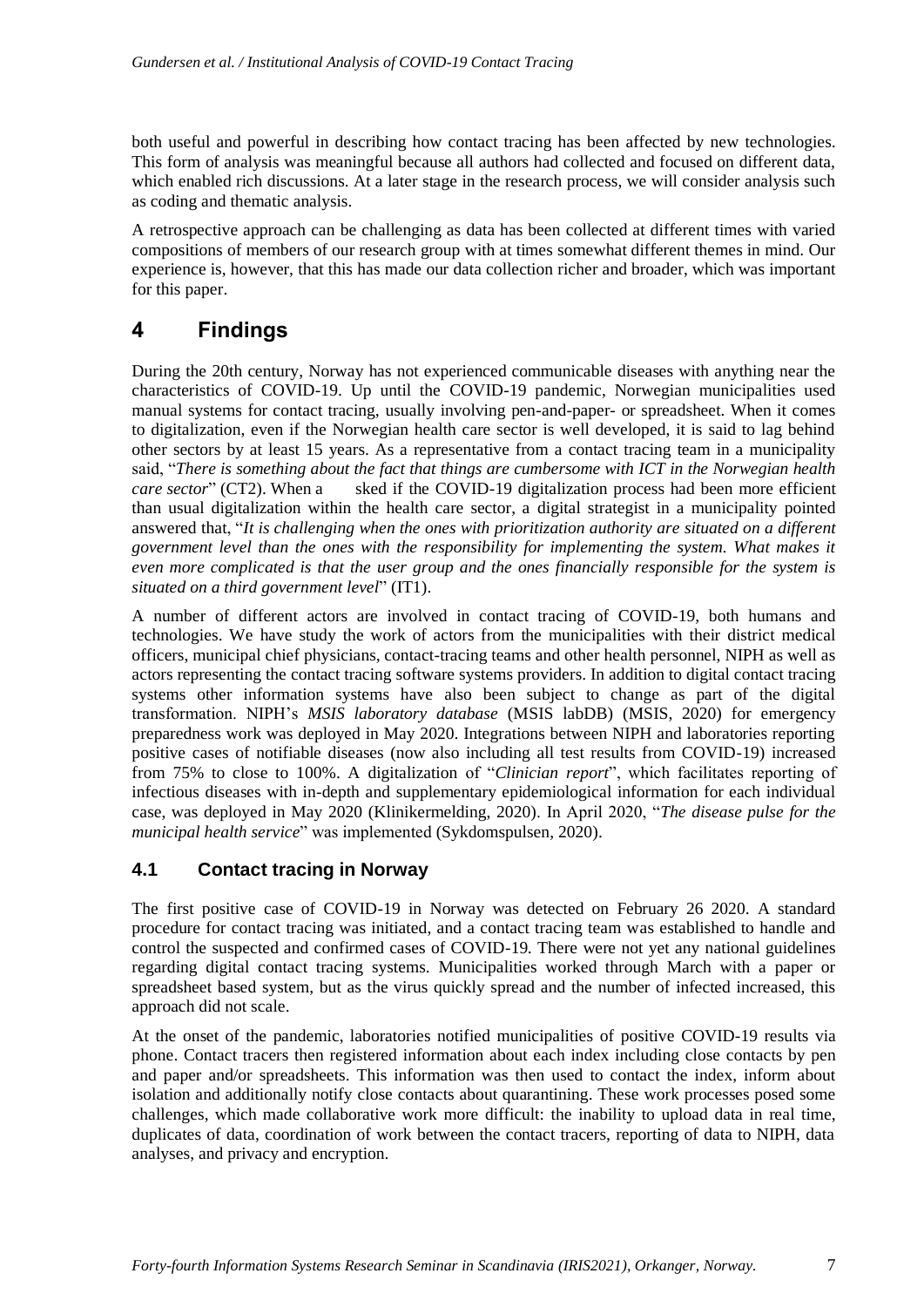In normal times, investments in new technologies in the Norwegian health care sector are restricted, as noted by a senior advisor in NIPH: "... *digitalization of the health care sector is usually not at the top of the prioritization list*" (N3). This has resulted in relatively old, partly paper-based and nonintegrated systems. As another NIPH senior advisor said, "*as long as it works we just let it*" (N1). The systems are functional, but not flexible and scalable enough for a pandemic. In addition, when a "*storm hits*" (N3), priorities may change, as was the case in January 2020.

With increasing infection rates, contact tracers in many municipalities worked longer hours trying to register indexes and their close contacts. An extensive overlapping of data was required in order to report to different departments and actors both internal and external to the municipalities. There was a vast need for data and information among several instances such as the crisis team, emergency team, management and NIPH. Hence, early in the COVID-19 pandemic it became clear that there was a need for a digital tool to help handle the complex collaborative work routines related to contact tracing.

On March 23, a search and selection process for an open source HIS was set in motion by an epidemiologist in a Norwegian municipality. The choice fell on DHIS2. This decision was made because DHIS2 had recently developed a COVID-19 surveillance module based on WHO's guidelines, and because with limited resources, the system could be customized to fit local requirements.

A quick development process was initiated where the municipalities specified their instant needs. As one of the contact tracers explained, *"... we needed a system for contact tracing and we knew that this is a new situation where we have a continuous development process with new functionality being developed over time."* (CT2).

The digitalization process was initiated and coordinated by a team of actors and organizations that were given the responsibility to coordinate the different COVID-19 measures being put in place. Intensive work was done to explain the need for and advantages of the digital contact tracing system DHIS2. There was a need for swift decision-making. The sense of urgency made positive contributions to the process. During a period of lower infection rates – May  $2020$  - DHIS2 was implemented and a pilot run was conducted. One of the reasons why the implementation of DHIS2 got started so quickly was that a long bureaucratically process could be skipped because of the digital first approach of one of the municipalities. DHIS2 was implemented on KS' digital platform "Fiks" and named "Fiks contact tracing".

Then training of contact tracing teams was conducted. The teams consisted of health care workers reallocated from other positions in the health service who did not have an epidemiological background. Health care workers therefore had to be trained in both epidemiology and the use of a new digital contact tracing system. This allocation system is vulnerable in many ways. When the infection rates dropped, the health care workers would return to their original work locations. As soon as the infection rates increased again, the need for health care workers increased but the previous health care workers who had already received some training would not necessarily be available for contact tracing work. Hence, new health care workers would step in and the training had to start from scratch again. As more health care workers have gained experience with and knowledge of contact tracing municipalities have put in place processes so that they are able to handle an increase in the infection rate. Contact tracers can now also work from home.

Moving forward the importance of maintaining the communication between municipalities was pointed out as important. A *user forum* was established, where representatives from the most active municipalities participated. Here members share their experiences with the system and discuss potential new functionalities and needed improvements.

Fiks contact tracing has since deployment been expanded with an integration towards NIPH's *MSIS laboratory database* (MSIS labDB) called "Fiks Lab results". "Fiks Lab results" enables access to the laboratory results of citizens that then is registered in Fiks contact tracing. Additionally indexes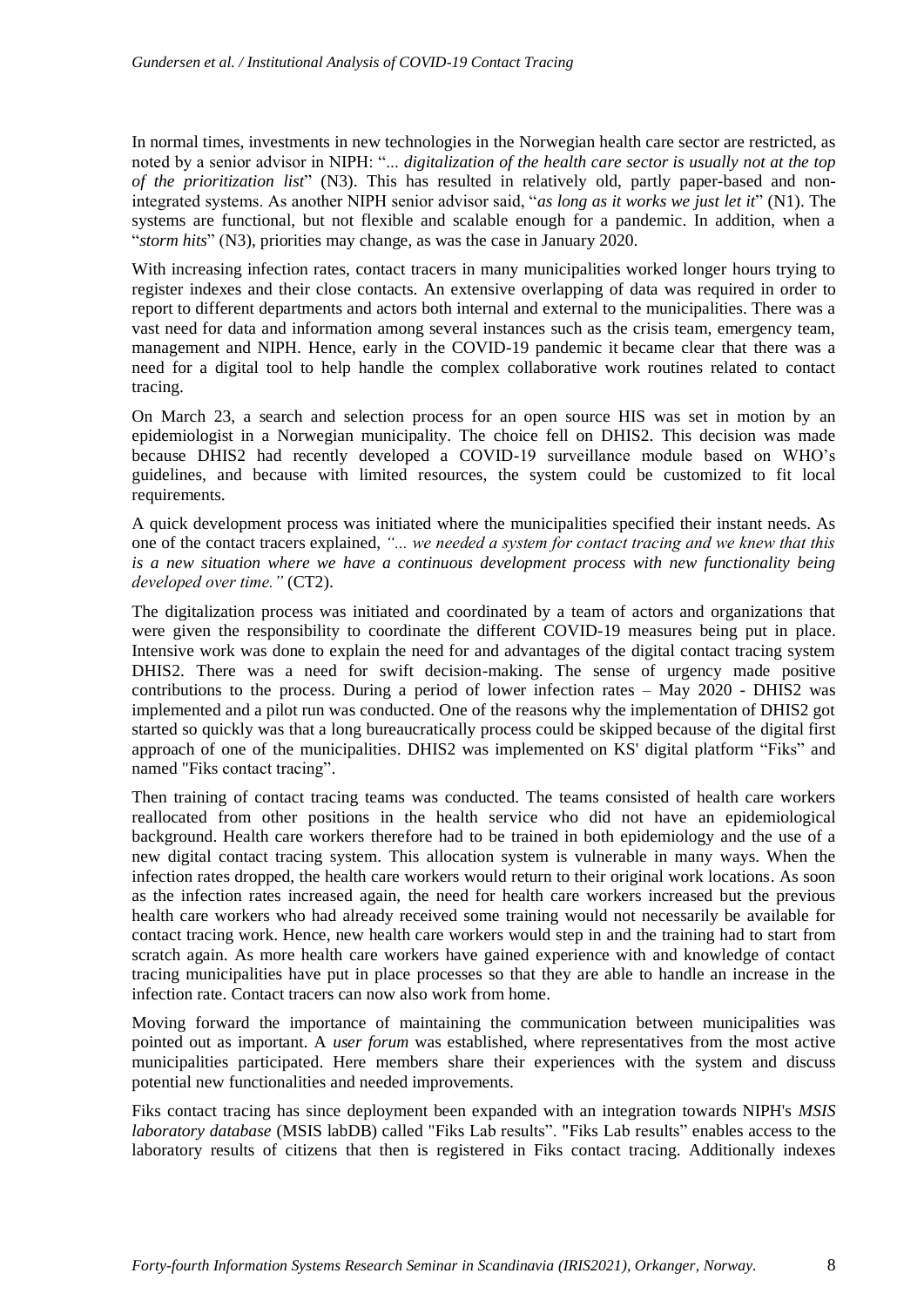receive a link that grants them access to register their close contacts in the system. Self-registration is only an option and not mandatory. The index can still inform a contact tracer of all close contacts via phone. The contact tracer will then register them in the system.

At the same time as the municipalities were searching for digital tools to help with the contact-tracing process, another route to contact tracing was also explored. Like in many other countries, a contacttracing app for smartphones was launched in Norway, on April 16 2020, after only 5 weeks of development. NIPH together with a technology partner were behind the app "*Smittestopp''*. However, NIPH received criticism of the app's architecture and way of sharing and storing sensitive data and the data protection authorities found a lack of proportionality between the intrusiveness of the app and the number of infected in the population at that point in time. On June 16 2020, NIPH had to close the service and delete all data. On December 21 2020, NIPH launched a new app, with the same name, developed together with a different technology partner, addressing the challenges with the previous app. On June 7 2021, 1,026,700 had downloaded the new app (Smittestopp, 2021). If a user tests positive, the user can register it in the app and choose to let the app notify individuals whom the person has been in close contact with. The contacts receive a message saying they have been in contact with a COVID-19 positive, but not who and where. They are then advised to test themselves. *Smittestopp* is integrated with MSIS but not with the municipalities' contact tracing systems.

### **4.2 An increased information need**

Compared to other countries, Norway has so far been spared high numbers of infected, hospitalized and fatalities caused by COVID-19. However, Norway experiences a massive disruption of the economy and people's lives have changed. The COVID-19 pandemic also created a sudden and substantial need for more information. The demand for information and being informed included the society at large, public officials and policy makers, and public health departments across all levels of the health system. It soon became clear that new processes, systems and tools were needed for contact tracing in Norway (Dynestøl et al., 2020).

While contact tracing has a long history as established systems and practices in the Norwegian municipalities as well as among other medical physicians, contact tracing of COVID-19 was on a different level. The information need also affected organizations such as NIPH, who publishes analyses, statistics and aggregated numbers based on the numbers of COVID-19 laboratory tests. When asked if contact tracing has changed during COVID-19 an NIPH senior advisor answered, that*"It is a completely different form of contact tracing than what is done now. Where you map all contacts. There was no current issue on that scale then. You have done it with measles, for example, so you do it by contacting the close contacts. However, it will be different, because most close contacts have been vaccinated. … There are very few cases around each infected who are not vaccinated so the scale of the work becomes much smaller. So there we have not seen the same need for tools as we see now. It has been used more abroad. For example linked to ebola, where the same contact tracing is relevant. But it has not been an issue in most western countries"* (N3)*.*

The same NIPH senior advisor also pointed out the impact the digitalization process has had on Norway's preparedness, and in that regard pointed out the positive consequences of the digitalization process: *"One of the big challenges in 2009, the pandemic then, was that you could not connect the data you needed to handle the pandemic. It took a very long time to connect relevant data and get updated information. We have done that now for the first time really. Made connections so that we have daily updated data on admissions, seriously ill and also connect everyone who is tested."* (N3)

### **5 Analysis**

In this chapter, we analyse the findings through the lens of the institutional work forms *mimicry*, *theorizing* and *educating*.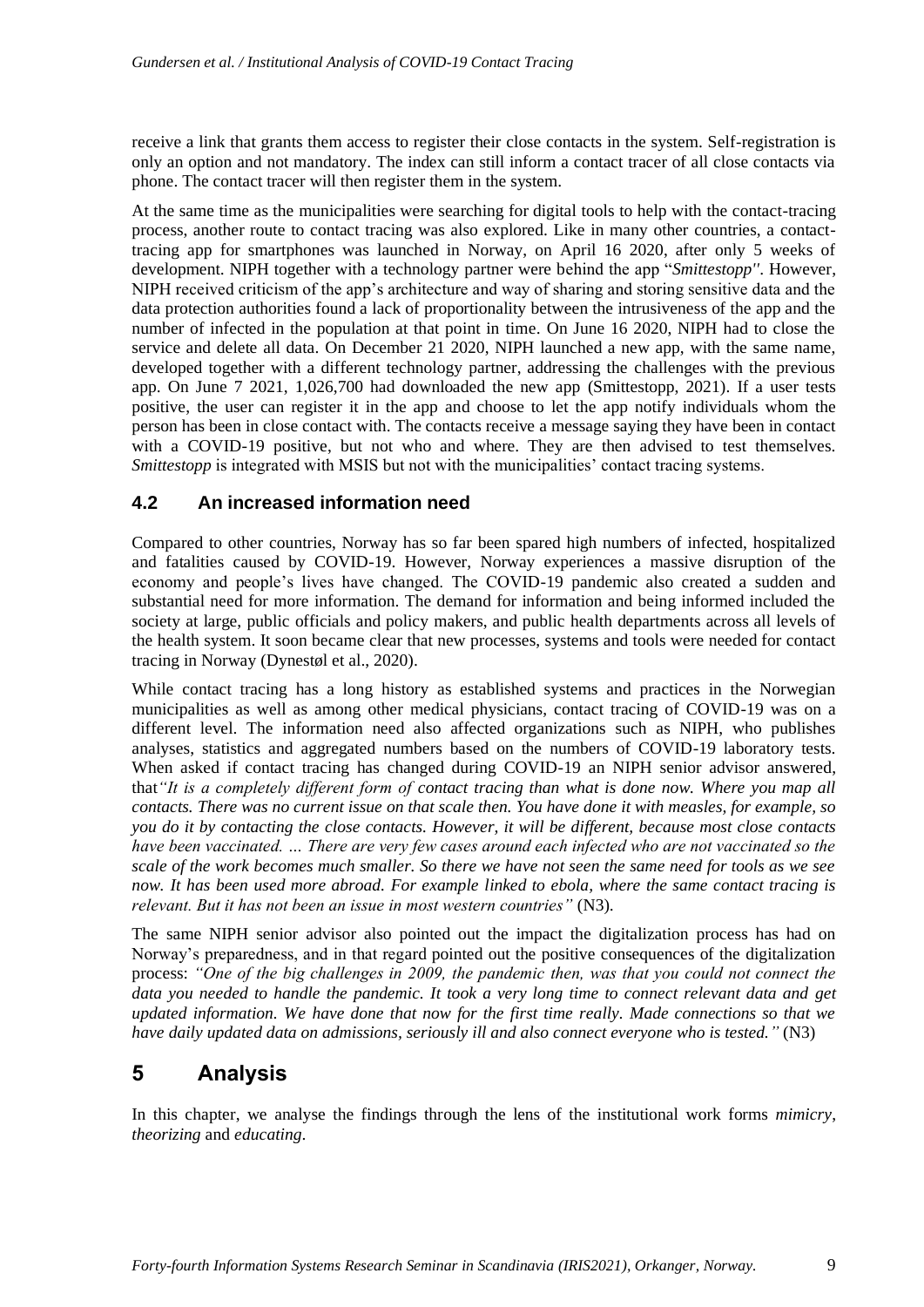#### **5.1 Digitalization and digital transformation of the health care sector**

As shown above, a number of new digital solutions were developed and implemented in the Norwegian health care sector due to the COVID-19 pandemic. Norwegian municipalities implemented new contact tracing solutions that facilitated a more efficient contact tracing and cross-municipal sharing of data about indexes and close contacts. Involved actors have drawn on their knowledge about contact tracing when they have contributed to the implementation, roll out and further active use of digital contact tracing solutions.

Additionally indexes have been given the opportunity to self-register their close contacts. As well as improve the efficiency of contact tracing, implementation of Fiks contact tracing has enabled citizens to participate in the contact tracing process and the important work to keep the number of infected down. The digital first approach of one of the municipalities' also showed that less bureaucracy made for speedier processes.

Actors have demonstrated and shared with others new discoveries and smart functions that can influence contact tracing and processes around it to become more efficient. Hence, we argue that actors have educated each other in efficient use of Fiks contact tracing and the practices and processes that follow with it. An example is how a contact tracer uses the system's dashboard functionality to create an overview of important messages and work for the next shift to handle.

The development of municipality COVID-19 test centres, online booking systems for COVID-19 testing, health authorities' websites explaining and describing contact tracing as well as the media's publications about digital contact tracing, have all contributed to a development of concepts and a common understanding of what contact tracing and digital contact tracing entails. We therefore argue that a *theorizing* of digital contact tracing has taken place in Norway.

Due to the rapid development of new technologies during 2020, actors in the municipalities have started a process to change the implementation and development processes within the health care sector. However, for this project to succeed it is vital that actors from different organizations and different organizational levels come together and agree upon new strategies, processes and concepts for the digitalization of the health care sector.

One important reason for integrations is patient safety, that data about the registered (i.e. the index and the close contact) is shared with relevant actors. The fact that *Smittestopp* is a standalone HIS and not integrated with municipalities' contact tracing systems poses the question if the missing integration could be due to two different organizations on different organizational levels not communicating. There is also uncertainty related to whether there exist a common understanding of what rapid development within the health care sector actually entails. Hence, we would argue that *theorizing* in this context is still ongoing.

### **6 Discussion**

Institutionalization is "… the process by which an institution attains a stable and durable state or property" (Currie, 2011). For this to happen an organized vision must be developed at an early stage and stay present throughout the institutionalization process (Mignerat and Rivard, 2009). Institutionalization is dependent on a shared history and a common understanding of the rules, norms and culture. In this chapter, we discuss how the digital transformation of contact tracing has affected institutions in the Norwegian health care sector. More specifically, we discuss how the change in the COVID-19 pandemic has influenced development of knowledge about COVID-19, which again has influenced development of new technologies. Then we discuss how the digital contact-tracing tool has played a central role in the institutionalization of contact tracing by facilitating common understanding and practices.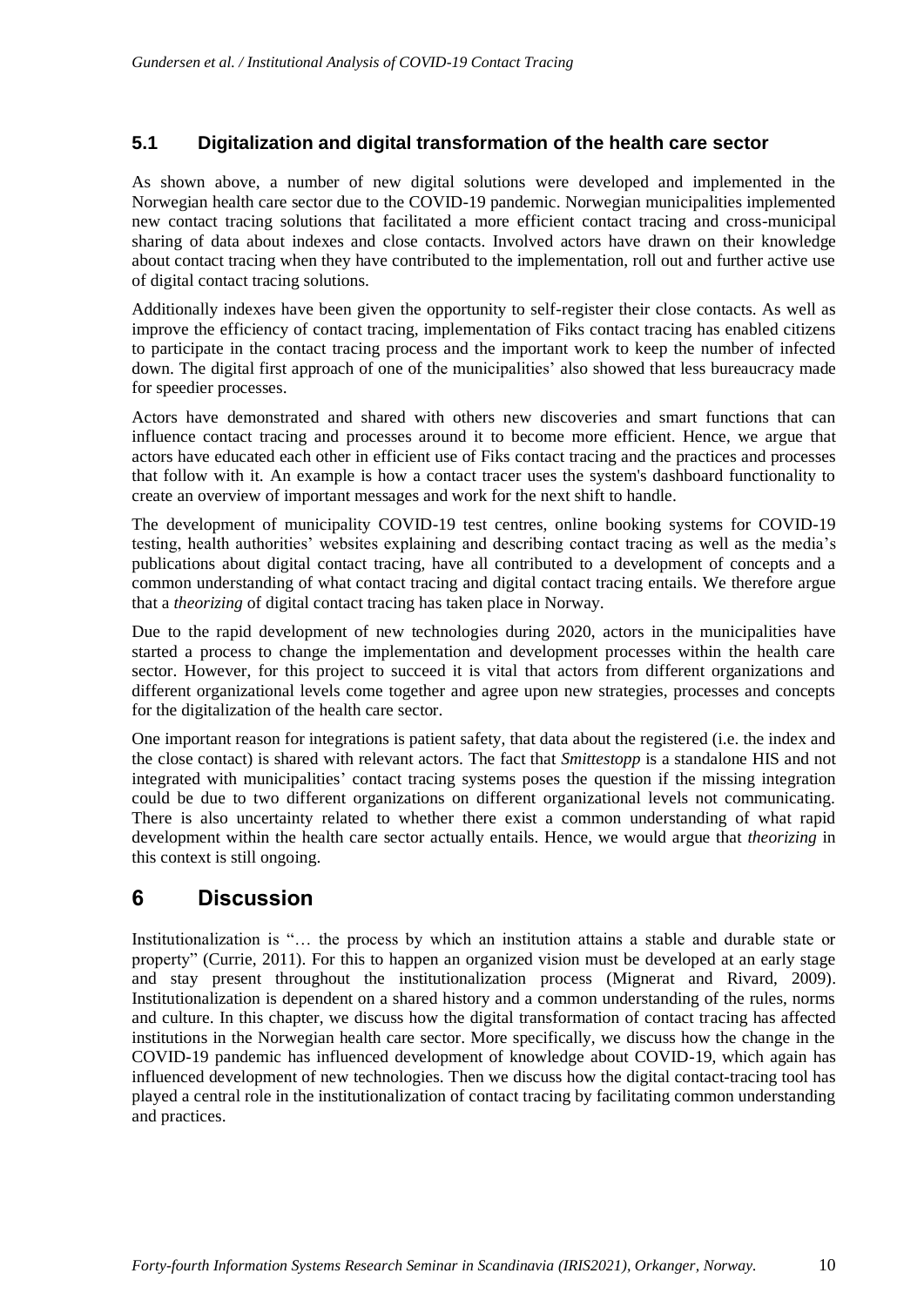#### **6.1 Digital transformed contact tracing**

When the COVID-19 pandemic hit, the institutionalised approach to contact tracing tried but failed to keep control over the spread of the virus. The existing taken-for-granted practices, norms and rules did not suffice to get the control as needed. The situation required changes. (Holm, 1995) asks how actors can "… change institutions if their actions, intentions, and rationality are all conditioned by the very institution they wish to change?" This is where our discussion is centred, on active actors' effort to create a change, more specific to initiate a digital transformation of contact tracing. The effort of the actors was, however, not concentrated on creating a change in the institutionalized manual contact tracing institution; it was an effort to create something new in order to handle a crisis.

Manual contact tracing was and is still ongoing for other infectious diseases, regardless of the COVID-19 pandemic. We argue that the COVID-19 pandemic necessitated a digital transformation of contact tracing of COVID-19 (and of future pandemics). The digital transformation laid the foundation for the new institution, namely the digital contact tracing institution.

As described above, digital transformation implies significant changes in work processes in and among organizations, as well as creating disruptions (Osmundsen et al, 2018; Vial, 2019). The digital transformation necessitated pro-active actors who were digital literate and had knowledge of epidemiology, and who could see the potential in digital tools to counter the informational challenges.

According to Lawrence and Suddaby (2006, p 227) "…educating of actors in skills and knowledge necessary to support the new institution" is "...an important form of cognitive work". When developing a new institution there is a need for new and old practices to merge. Actors in the municipalities who had worked with manual contact tracing of other infectious agents, became central in the work to both implement DHIS2 and to develop and educate teams of contact tracers, both in the use of the system and in the skill of contact tracing. Existing contact tracing practices, norms and rules were used to associate the digital contact tracing with the manual contact tracing. This made the adoption of the new idea easier (Lawrence et al., 2009). In addition to the work done in municipalities, the health authorities, KS and NIPH pointed out the necessity of digital tools for contact tracing. Through media, the general public learned that manual contact tracing did not suffice in controlling the spread of SARS-CoV-2 and while Norwegian contact tracers used pen and paper, contact tracers in Sri Lanka and Uganda could express their success with digital contact tracing (Johansen, 2020), using DHIS2. Thus early in the Spring of 2020 digital contact tracing had become a known and accepted way forward for Norwegian contact tracers.

The municipalities' contact-tracing teams constitute a new way of performing contact tracing. New personnel have been educated first in contact tracing and then in using the new contact tracing system. Contact tracers have learned the rules and the norms concerning handling sensitive information. Shifts and rotations have been put in place in order to handle situations of increasing cases of COVID-19 positives. Medical representatives from some municipalities have been involved in the development of the digital contact tracing system through a user council/board. Thus, important actors in the municipalities have been involved in the shaping of digital contact tracing.

With daily published data about COVID-19, about the number of positives, deaths and hospitalized the media has played a role in educating the general public about contact tracing and the fact that digital tools work to streamline the contact tracing work. Digital contact tracing and its practices, rules and norms is therefore supported by other individuals and groups in the society that are not usually involved in contact tracing. The general public has for example been invited to aid in contact tracing by the possibility to "self-register" their close contacts.

According to Vial (2019, p 26)'s research of digital transformation literature, inertia and resistance can hinder digital transformation. Further, they write that the culture, identity and legitimacy of an organization is so strong that it prevents development of new technologies. As for resistance, Vial (2019, p 27) explains that it may have to do with "innovation fatigue". Resistance, they argue, is also a product of inertia. Thus, one cannot just expect that people will alter their work routines and processes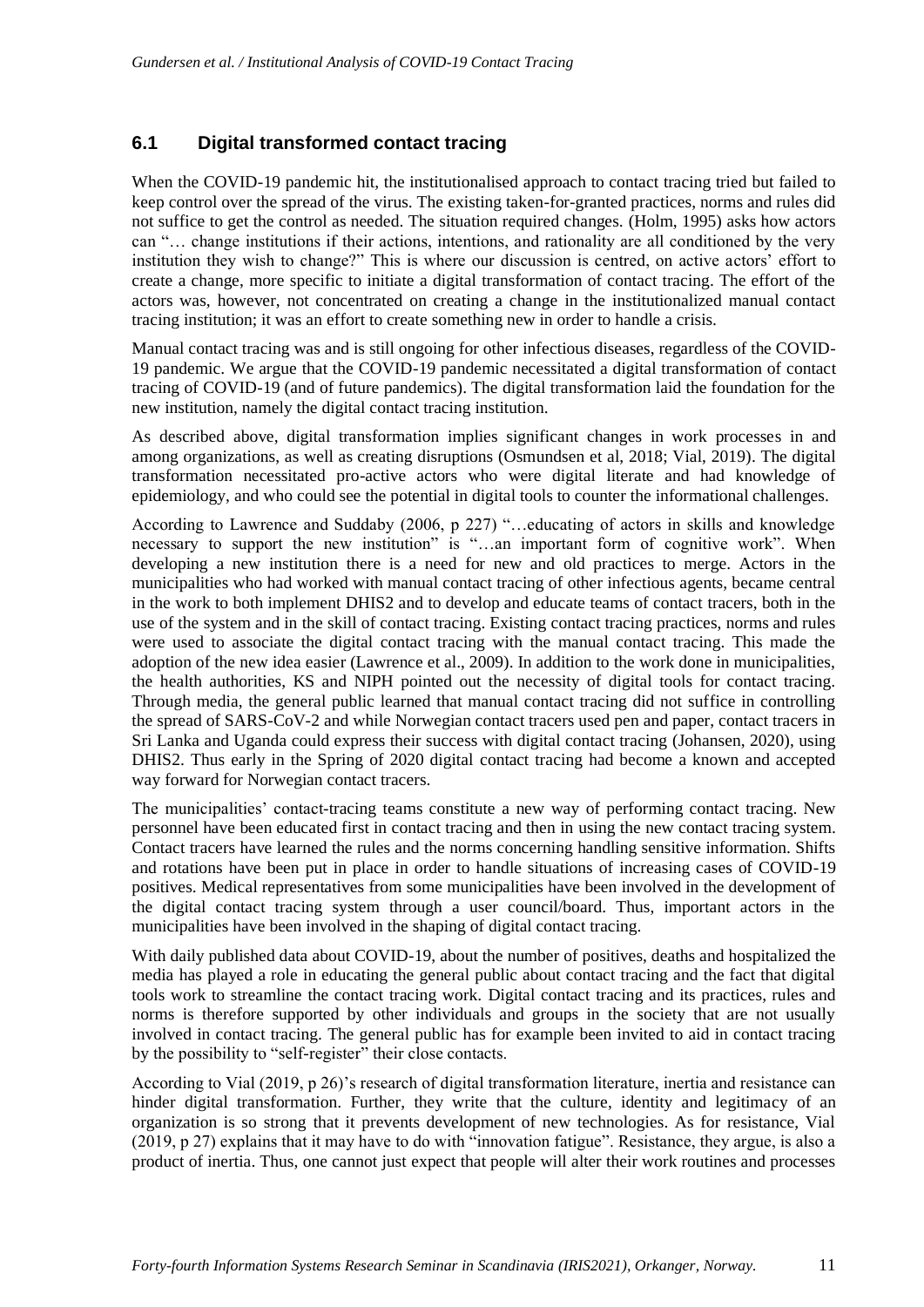just because a new technology is being introduced. However, the literature shows that involving organizational actors who will be affected by the digital transformation may help prevent resistance.

Our research can be seen as a proof of Vial (2019)'s argument that involved actors need to be active in the process of transforming manual work processes into digital ones. In the Norwegian municipalities, intense initial work of contact tracers, lobbying for their need for a digital tool to aid them in contact tracing COVID-19, educating new teams of contact tracers, has shaped a new institutional environment.

Even though the work of manual contact tracing has remained unaltered, a new way of contact tracing work has been developed, where digital transformation of systems and practices has led to an institutionalization process characterized by new forms of work and collaboration, data sharing and possibilities for analysis.

The digital contact tracing is now being used and supported by 307 municipalities, their contact tracers as well as citizens, who are aware of the rules as well as the positive effects related to digital contact tracing. Thus, we argue that digital contact tracing has been legitimised.

#### **6.2 An institutional view on the digital transformation of the health care sector**

In our research, we have studied how quickly new technologies have been developed since the COVID-19 pandemic hit Norway. In contrast to past development processes that usually have taken years.

In OED 2) (2021) *agile* is defined as "able to move quickly and easily". Organizational agility is defined as "… a firm's ability to detect opportunities for innovation and seize those competitive market opportunities by assembling requisite assets, knowledge, and relationships with speed and surprise" (Vial 2019, p 21). Agility is dependent on cross-functional collaborations as an important element of digital transformation, where the collaboration consists of involved actors.

In the sections above, we have described a digitalization process in the Norwegian health care sector with a higher speed than before. Actors involved in contact tracing and digitalization of municipalities have taken charge of development. They have moved quickly to acquire and distribute new knowledge about COVID-19 and to implement new functionalities due to this new knowledge. Then they have used *mimicry* - their skills and knowledge about contact tracing in general and their new knowledge and skills related to COVID-19 and new technologies, to market the new contact tracing system of activities, processes and technologies, as the favoured one. Actors have also *educated* each other in the use of new functionalities and following processes og practices. However, the cross-functional collaboration does also entail involvement from other sections and other levels of government.

Digitalization in the health care sector involves multiple actors on different government levels. Coupled with limited funding the priorities of what to build is a constant weighing of needs for adapting to new regulations, integrations toward external systems for efficiency gains (e.g. the national population registry, laboratories etc.) and improvements of already existing functionality. Vial (2019) argues that, "agility … is necessary … to compete in a digital world".

However, implementing agile work processes necessitates a common understanding of the term agility; which actors and organizations are involved, how will their work processes be affected and affect each other. The development and specification of abstract categories is a part of *theorizing* (Lawrence and Suddaby, 2006). According to Lawrence and Suddaby (2006, p 239) institutional work involves "…practices of speaking and writing that are aimed at affecting institutional context within which those practises occur". *Theorizing* is one of the important institutional work forms used to create new institutions. In that lies "the naming of new concepts and practices so that they might become a part of the cognitive field." (Lawrence et al., 2006, p 226).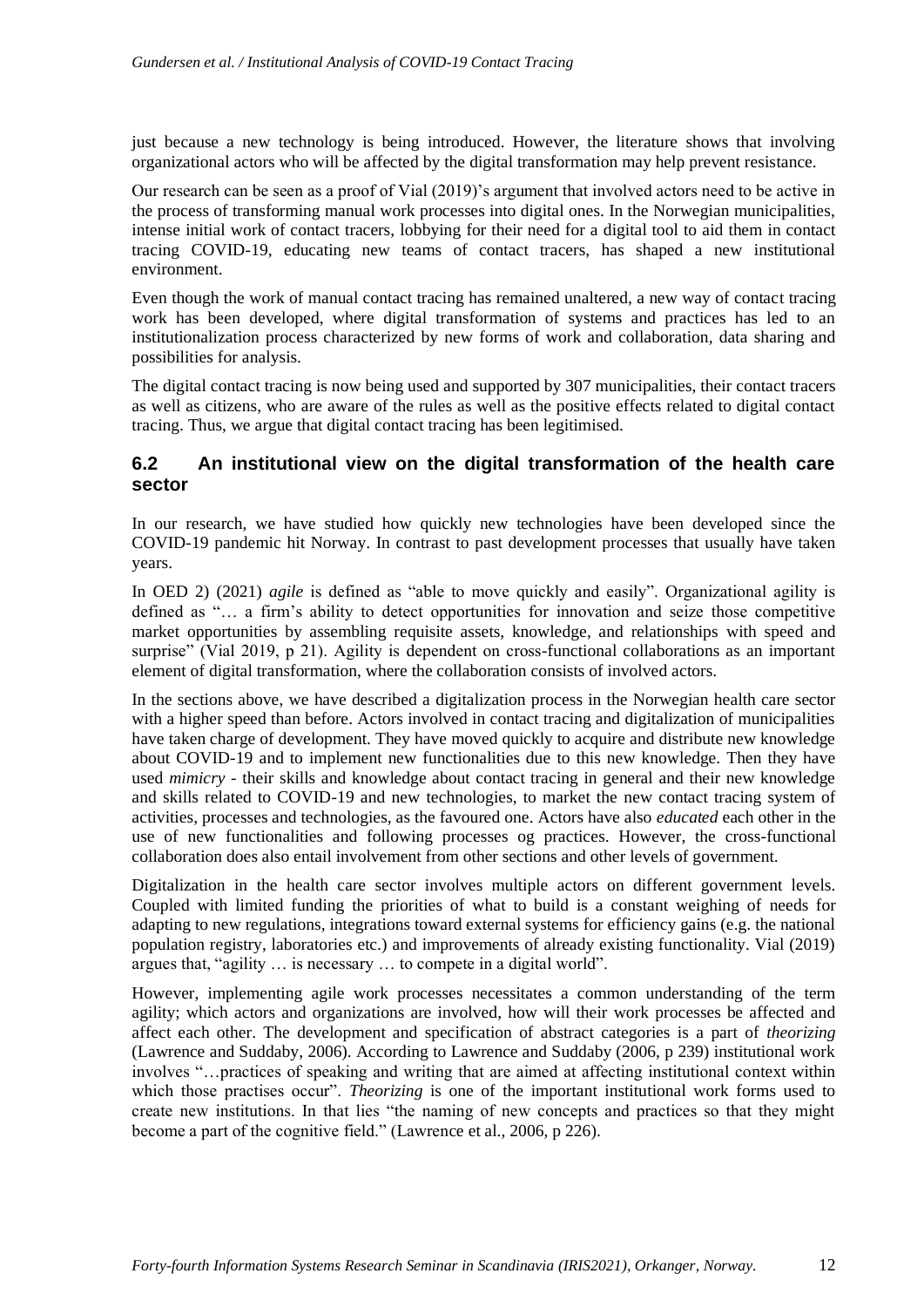Our case shows that the implementation and development of new technologies, new work processes and practices, new and better ways of collaboration and quicker reporting procedures between different government levels have contributed to the digital transformation of contact tracing. However, the health care sector is a complex sector with numerous different actors and organizations with their own needs and agendas (Currie and Guah, 2007).

### **7 Conclusion**

In this paper, we have told the story of how new technologies emerged as a response to the COVID-19 pandemic and then digitally transformed the way in which contact tracing is performed. We answer our research question, by arguing that the digital transformation of contact tracing work during the COVID-19 pandemic has brought about institutional changes to the Norwegian health care sector by institutionalizing digital contact tracing.

This institutional change was enabled by the use of the three institutional work forms including *mimicry*, *educating* and *theorizing*. By building upon existing contact tracing procedures as well as knowledge about contact tracing, namely *mimicry*, actors, represented by contact tracers, municipal chief physicians, KS and NIPH, have collaborated in implementing and further developing and improving new contact tracing systems. Further actors involved with contact tracing used their new knowledge and experience about the implemented contact tracing systems to teach other contact tracers. Hence, they *educated* colleagues within their own municipality as well as contact tracers in other municipalities in the use of new functionalities that had a positive impact on collaboration and efficiency related to contact tracing. Finally yet importantly, actors involved with contact tracing in one way or another, have developed concepts and a common understanding of, *theorized* what digital contact tracing is and why it is important in the work to reduce the number of infected. Hence, the institution of contact tracing and digital contact tracing now function side by side.

A question that comes to mind is whether contact tracing and digital contact tracing will continue to function side by side when the COVID-19 pandemic is over, if it will hibernate until the next pandemic arrives or simply fade.

Additionally, we observe forces among several actors within the municipal health care sector and other organizations that want to change the institution of health care sector digitalization. Active actors work from the bottom and up to try to instil change, in the way digitalization is conducted within the sector. Further research into these processes might show if digital transformations during the COVID-19 pandemic have had an impact on larger institutions within the Norwegian health care sector.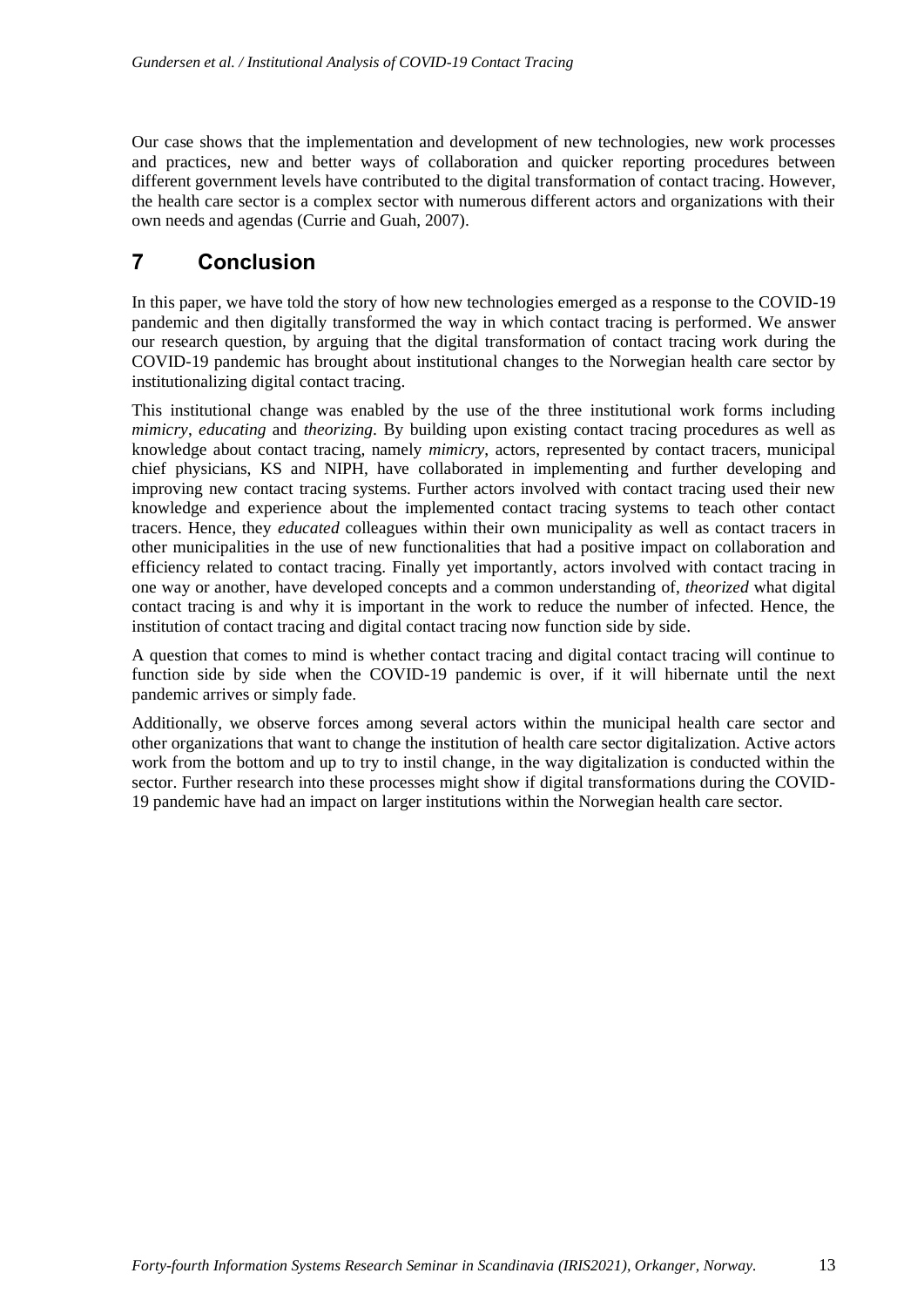#### **References**

- Aavitsland, P., 2020. Fra kolera til korona: det norske smittevernet mellom motstridende interesser. Det Norske Medicinske Selskab 4.
- Baskerville, R.L., 1997. Distinguishing action research from participative case studies. J of Systems and Info Tech 1, 24–43. https://doi.org/10.1108/13287269780000733
- Currie, W.L., 2011. Institutional Theory of Information Technology. Oxford University Press. https://doi.org/10.1093/oxfordhb/9780199580583.003.0008
- Currie, W.L., Guah, M.W., 2007. Conflicting Institutional Logics: A National Programme for IT in the Organisational Field of Healthcare. Journal of Information Technology 22, 235–247. https://doi.org/10.1057/palgrave.jit.2000102
- DHIS2, 2021. Home | DHIS2 [WWW Document]. URL https://dhis2.org/ (visited 2.21.21).
- Dynestøl, E.B., Gundersen, R.B., Nielsen, P., Sæbø, J.I., Thorseng, A.A., Ulshagen, A., Utvik, V.A., 2020. Digital Transformation Under a Pandemic: A Case Study of COVID-19 Contact Tracing in Norway. NOKOBIT 28.
- Gawer, A., Phillips, N., 2013. Institutional Work as Logics Shift: The Case of Intel's Transformation to Platform Leader. Organization Studies 34, 1035–1071. https://doi.org/10.1177/0170840613492071
- Hinings, B., Gegenhuber, T., Greenwood, R., 2018. Digital innovation and transformation: An institutional perspective. Information and Organization 28, 52–61. https://doi.org/10.1016/j.infoandorg.2018.02.004
- Holm, P., 1995. The Dynamics of Institutionalization: Transformation Processes in Norwegian Fisheries. Administrative Science Quarterly 40, 398–422. https://doi.org/10.2307/2393791
- Johansen, P.A., 2020. Sri Lanka har fått kontroll på pandemien med et norskutviklet smitteverktøy. Først nå får norske kommuner det samme. [WWW Document]. Aftenposten. URL https://www.aftenposten.no/norge/i/pL22qw/norske-smittejegere-brukte-penn-og-papiri-uganda-og-sri-lanka-foregaa (visited 11.19.20).
- Klinikermelding, 2020. Elektronisk MSIS-melding [WWW Document]. Folkehelseinstituttet. URL https://www.fhi.no/hn/helseregistre-og-registre/msis/elektronisk-msis-melding/ (visited 2.21.21).
- Lawrence, T., Suddaby, R., 2006. Institutions and institutional work, in: Handbook of Organization Studies. pp. 215–254. https://doi.org/10.4135/9781848608030.n7
- Lawrence, T.B., Suddaby, R., Leca, B., 2009. Introduction: theorizing and studying institutional work, in: Lawrence, T.B., Suddaby, R., Leca, B. (Eds.), Institutional Work. Cambridge University Press, Cambridge, pp. 1–28. https://doi.org/10.1017/CBO9780511596605.001
- Mergel, I., Edelmann, N., Haug, N., 2019. Defining digital transformation: Results from expert interviews. Government Information Quarterly 36, 101385. https://doi.org/10.1016/j.giq.2019.06.002
- Mignerat, M., Rivard, S., 2009. Positioning the Institutional Perspective in Information Systems Research. Journal of Information Technology 24, 369–391. https://doi.org/10.1057/jit.2009.13
- MSIS, 2020. Hva blir registrert i MSIS? [WWW Document]. Folkehelseinstituttet. URL https://www.fhi.no/hn/helseregistre-og-registre/msis/hva-blir-registrert-i-msis/ (visited 2.21.21).
- NDH, 2021. Smittesporing [WWW Document]. Helsedirektoratet. URL https://www.helsedirektoratet.no/veiledere/koronavirus/testing-isolasjon-smittesporing-ogkarantene/smittesporing (visited 2.18.21).
- North, D.C., 1991. Institutions. Journal of Economic Perspectives 5, 97–112. https://doi.org/10.1257/jep.5.1.97
- Ocasio, W., Gai, S.L., 2020. Institutions: Everywhere But Not Everything. Journal of Management Inquiry 29, 262–271. https://doi.org/10.1177/1056492619899331